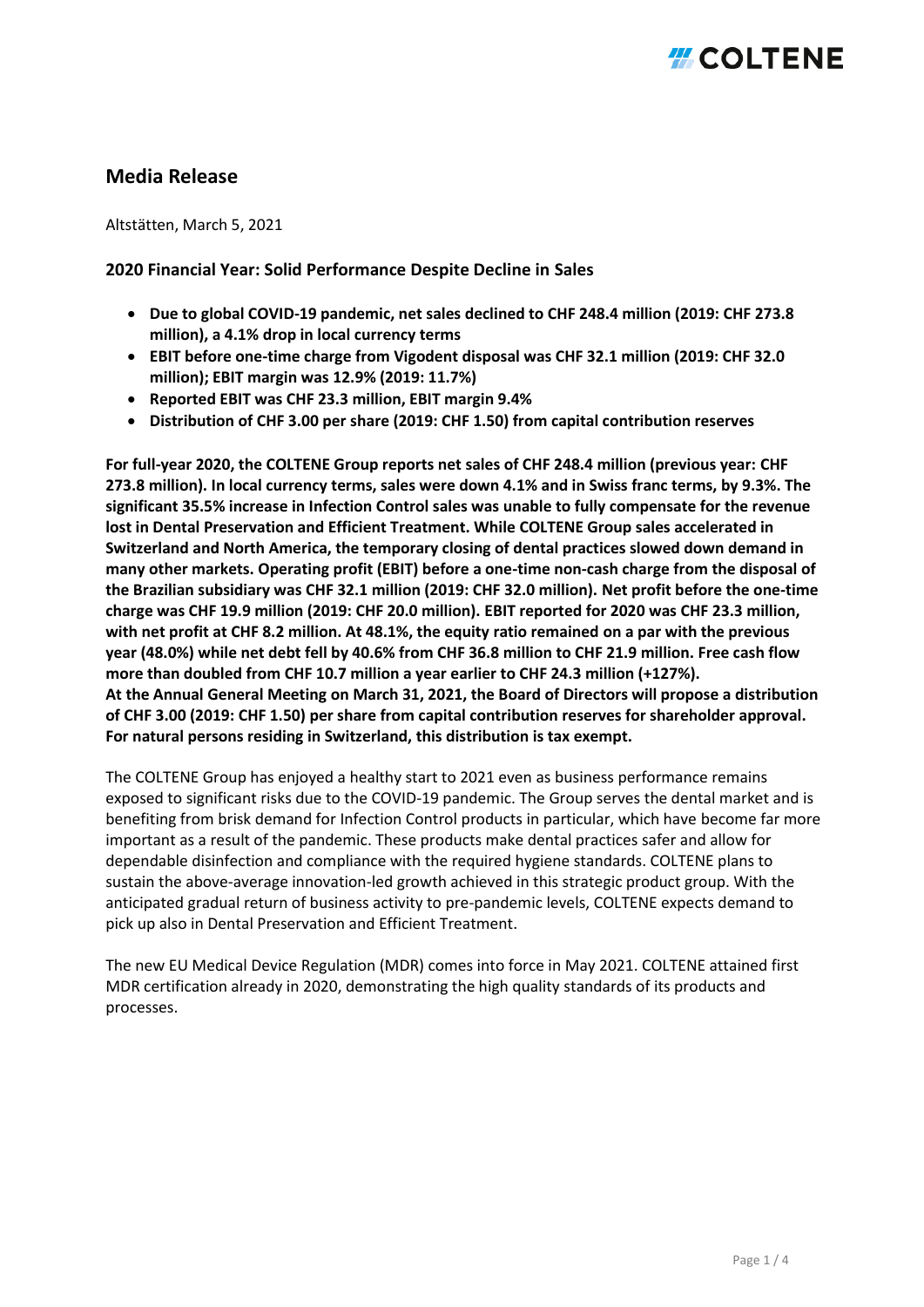# *H* COLTENE

### **Integrated and Focused**

After reviewing its product portfolio in 2020, the COLTENE Group discontinued non-strategic products that are low-volume and have low EBIT margins. The integration of SciCan and Micro-Mega continued making strides, notably boosted by the Group-wide rollout of uniform software systems and processes. These include SAP for enterprise resource planning (ERP) and systems for centralized product information (PIM) and customer relationship management (CRM).

The COLTENE Group's Marketing and Sales teams maintained close customer contact despite the restrictions imposed by the pandemic. In support of these efforts, COLTENE expanded its electronic communication capabilities.

In 2020, all of Kenda's production was relocated and integrated in the existing facility and organization in Altstätten. On December 17, 2020, the sale of Brazilian subsidiary Vigodent was announced, and the transaction was completed by year-end 2020.

### **Impact of the Global COVID-19 Pandemic**

After a strong first quarter with high growth rates and an above-average EBIT margin, sales plummeted in the second quarter as governments mandated the closing of most dental practices in COLTENE's core markets. COLTENE responded to the COVID-19 pandemic with a comprehensive set of measures to protect jobs and the health and safety of its employees and to ensure the liquidity and profitability of its business. In Europe, short-term work was introduced, largely averting the need to terminate jobs. In the US, roughly half of the 400-strong workforce was temporarily furloughed, with social insurance contributions continuing. Through these measures, the COLTENE Group was able to retain the knowhow of its employees for the economic recovery in H2.

### **Change in Group Management**

Effective December 31, 2021, Gerhard Mahrle, seasoned Group CFO, will step down as a member of COLTENE Group Management in anticipation of his impending retirement. His successor will be announced at a later date. The Board of Directors of COLTENE Holding AG wishes to thank Gerhard Mahrle for his many years of service and dedication and his contribution to the company's success. Gerhard Mahrle joined the company in 2014 as Chief Financial Officer and member of Group Management. Martin Schaufelberger, COLTENE Group CEO, says: "On behalf of the Board and Group Management, I would like thank Gerhard Mahrle for his extremely valuable service to the COLTENE Group. He made a major contribution to the company's development, including in the context of the SciCan and Micro-Mega acquisitions."

### **Outlook**

The COLTENE strategy proved its value during the pandemic. The Group has demonstrated its resilience and ability to adapt, and through its focus on Infection Control as a strategic product group, it has shown its potential for growth. The core elements underpinning the strategy will remain unchanged: Focusing on innovative and profitable products, deepening certification and registration expertise, and pursuing sustainable growth in key markets across all three product groups – Infection Control primarily, plus Dental Preservation, and Efficient Treatment.

Thanks to the cost reduction measures taken in 2020, the cost base is significantly lower than at the start of 2020. The Group affirms its medium-term targets of a 15% EBIT margin and sales growth modestly above the market. For 2021, Group Management expects demand to recover to 2019 levels in Dental Preservation and Efficient Treatment.

Martin Schaufelberger, COLTENE Group CEO, says: "The COLTENE Group is well positioned to meet challenges such as the fierce competitive market, accelerating digital business transformation, and new regulatory changes."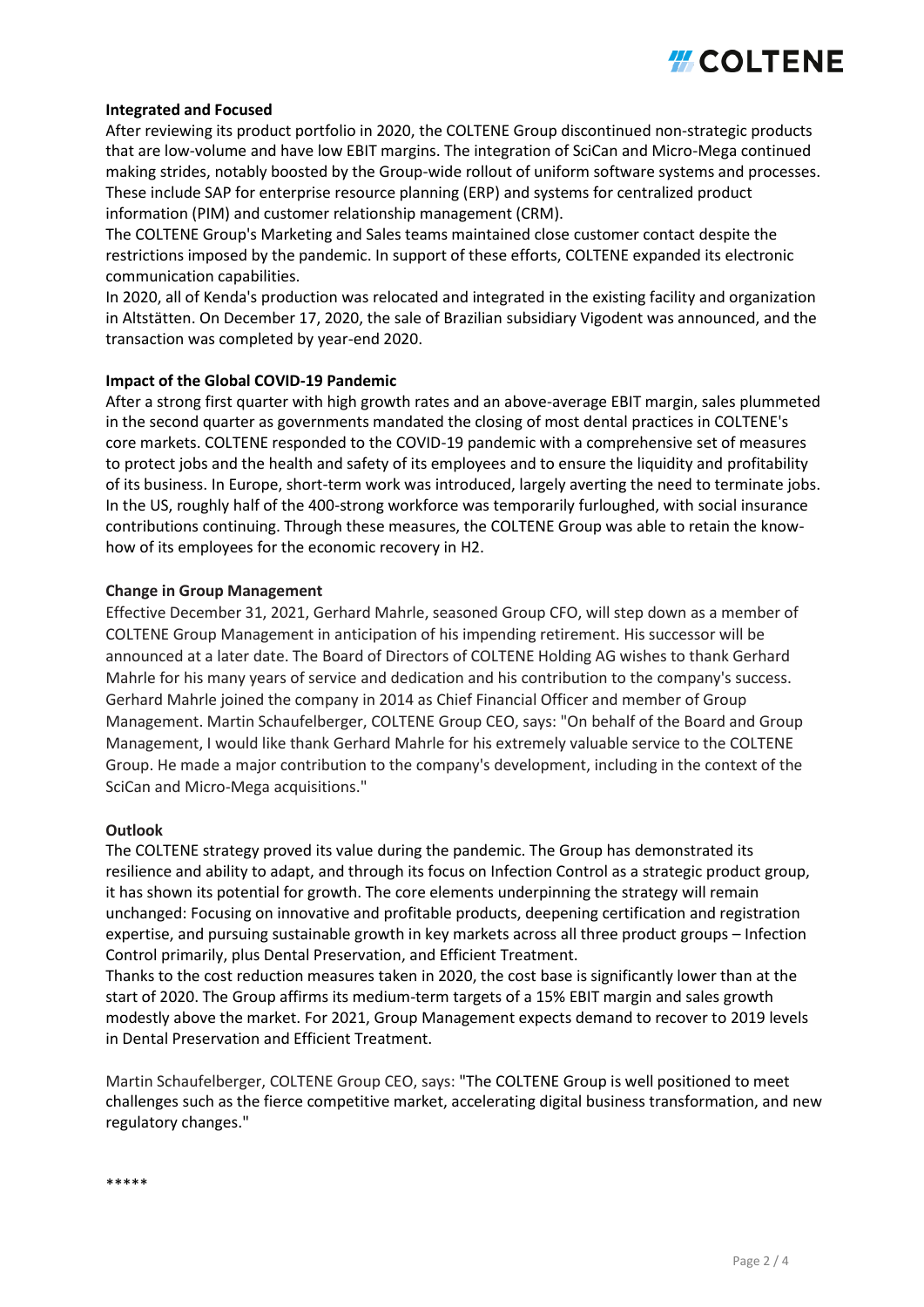# **HICOLTENE**

### **Media and Analyst Conference**

Today **Friday**, **March 5, 2021, at 10:00 a.m. CET**, online via MS Teams. To request the link to join the meeting, email Daniela Kuster at [daniela.kuster@coltene.com.](mailto:daniela.kuster@coltene.com)

To download the presentation documents, visit [www.coltene.com.](https://global.coltene.com/investor-relations/financial-publications/presentations/)

### **Annual General Meeting**

The Annual General Meeting of COLTENE Holding AG will be held online, without shareholders attending in-person, on Wednesday, March 31, 2021, at 4:00 p.m. CET at the company headquarters. The invitation to the Annual General Meeting can be downloaded at [www.coltene.com.](https://global.coltene.com/investor-relations/annual-general-meeting/)

### **Annual Report 2020**

COLTENE Holding AG's Annual Report 2020 was published today and can be downloaded at [www.coltene.com.](https://global.coltene.com/investor-relations/financial-publications/annual-reports/)

| Key figures in CHF 1000       | 2020       | 2019       | % change |
|-------------------------------|------------|------------|----------|
| Net sales                     | 248 352    | 273828     | $-9.3%$  |
| Operating expenses            | 131 205    | 149 700    | $-12.4%$ |
| Operating profit (EBIT)       | 23 259     | 32 008     | $-27.3%$ |
| as % of net sales             | 9.4%       | 11.7%      |          |
| Net profit                    | 8 2 3 2    | 20 031     | -58.9%   |
| Operating cash flow           | 34 806     | 23 785     | 46.3%    |
| Investments (net)             | 10 5 16    | 13 074     | $-19.6%$ |
| Free cash flow                | 24 290     | 10 711     | 126.8%   |
|                               |            |            |          |
| Key figures (in CHF 1 000)    | 31.12.2020 | 31.12.2019 | % change |
| Net debt                      | $-21866$   | -36 832    | -40.6%   |
| Total assets                  | 187 631    | 189829     | $-1.2%$  |
| Shareholders' equity          | 90 234     | 91 210     | $-1.1%$  |
| as % of total assets          | 48.1%      | 48.0%      |          |
| Distribution per share in CHF | $3.00^{1}$ | 1.50       | 100.0%   |
| Number of employees (FTE)     | 1 1 8 9    | 1414       | $-15.9%$ |

 $1)$  Board of Directors' proposal to the Annual General Meeting on March 31, 2021: distribution of CHF 3.00 per share from capital contribution reserves and excluding treasury shares.

Sign up for email updates from COLTENE Holding AG at [www.coltene.com.](https://www.coltene.com/investor-relations/investor-newsletter/)

For further information: Gerhard Mahrle, CFO, phone +41 71 757 54 37, mobile +41 79 346 23 02, e-mail [gerhard.mahrle@coltene.com](mailto:gerhard.mahrle@coltene.com)